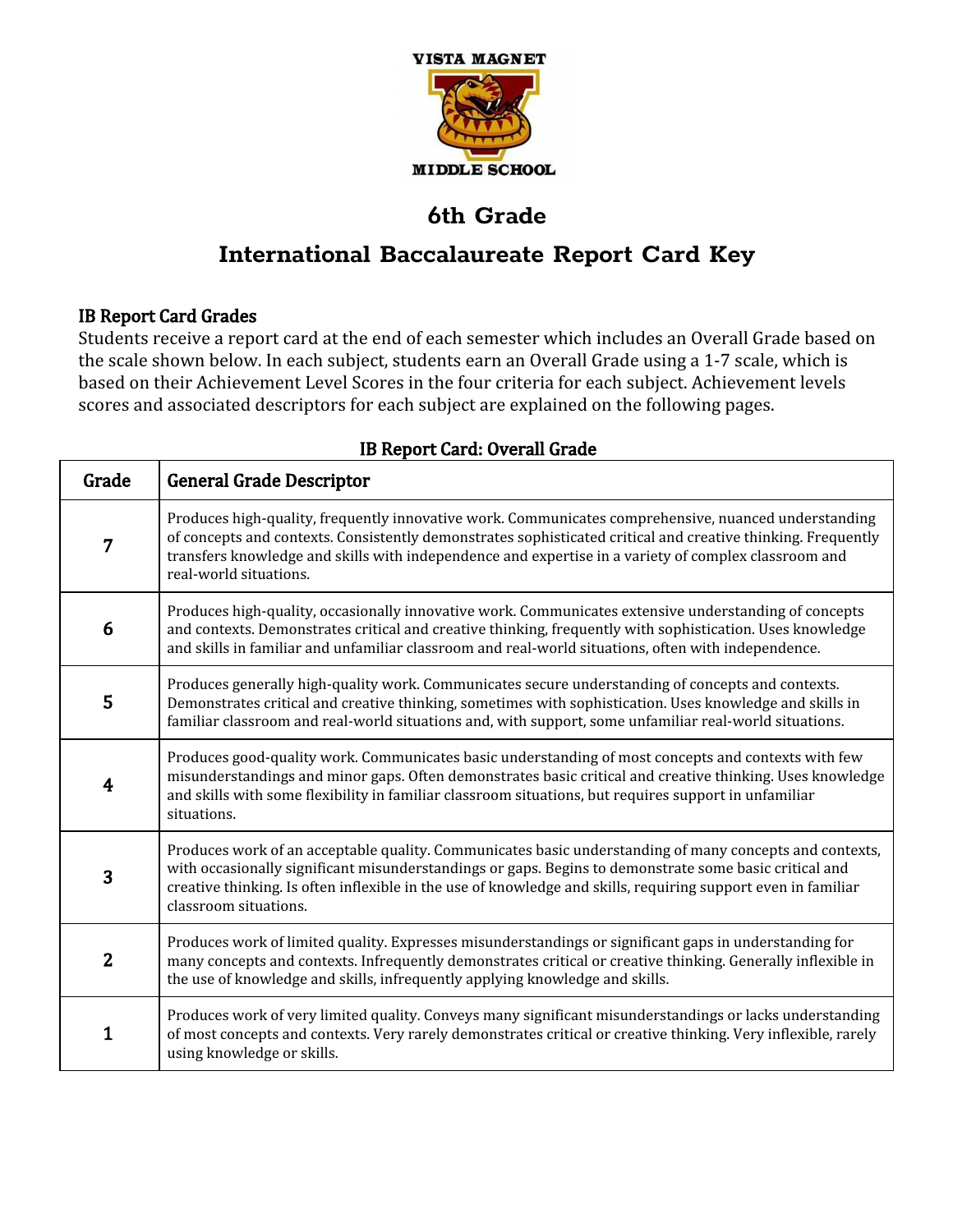## **International Baccalaureate Report Card Key**

### IB Grade Reporting Background

Vista Magnet Middle School uses the International Baccalaureate (IB) grade reporting system. All teachers use IB assessment practices in each class, and report IB grades to all students in order to provide more specific feedback on student progress. The goal is to help students and parents more accurately understand their learning progress, where they currently are on a continuum of skills and performance, and specific next steps for improvement.

The IB grade system is based on a growth mindset, where grades represent a continuum of student progress over time. All learners naturally start at lower levels of performance and grow to more advanced levels over time through practice, experience, and persistence.

### *On the report card, students receive grades in the categories outlined below. All categories are equally important to fully understanding a student's progress as a learner.*

### Overall Grades

In each subject, students earn an Overall Grade using a 1-7 scale, which is based on their Achievement Level Scores in the four criteria for each subject.

### Achievement Level Scores

IB grades provide Achievement Level scores on a 0-8 number scale. These Achievement Level scores are summative measurements of student learning that students demonstrate through class assignments including but not limited to writing tasks, projects, tests, lab reports, and performances.

Students receive Achievement Level scores in four criteria areas for each subject, and each criterion is well defined on the following pages. Achievement Level scores align to narrative feedback based on the student's current ability level and learning progress. Please note, some criterion may not have been fully assessed by the Progress Report. Any criterion not yet assessed will be marked as IP meaning In Progress.

### Work Habits

Work Habits grades are reported using the same letter scale we have used in previous years:  $O = 0$ utstanding,  $S = S$ atisfactory,  $N = Needs$  Improvement, and  $U = Unsatisfactory$ . Work Habits grades are formative measurements of student learning on regular, daily assignments like classwork and homework. Work Habits grades demonstrate student effort, work ethic, patterns of learning, and participation.

### Citizenship

Citizenship grades are reported using the same letter scale we have used in previous years:  $O = 0$ utstanding,  $S = S$ atisfactory,  $N = Needs$  Improvement, and  $U = Unsatisfactory$ . Citizenship grades reflect student attitude and behavior such as being on-time and prepared, showing respect, and engaging in teamwork. All teachers use the IB Learner Profile Traits as a lens to assess student citizenship.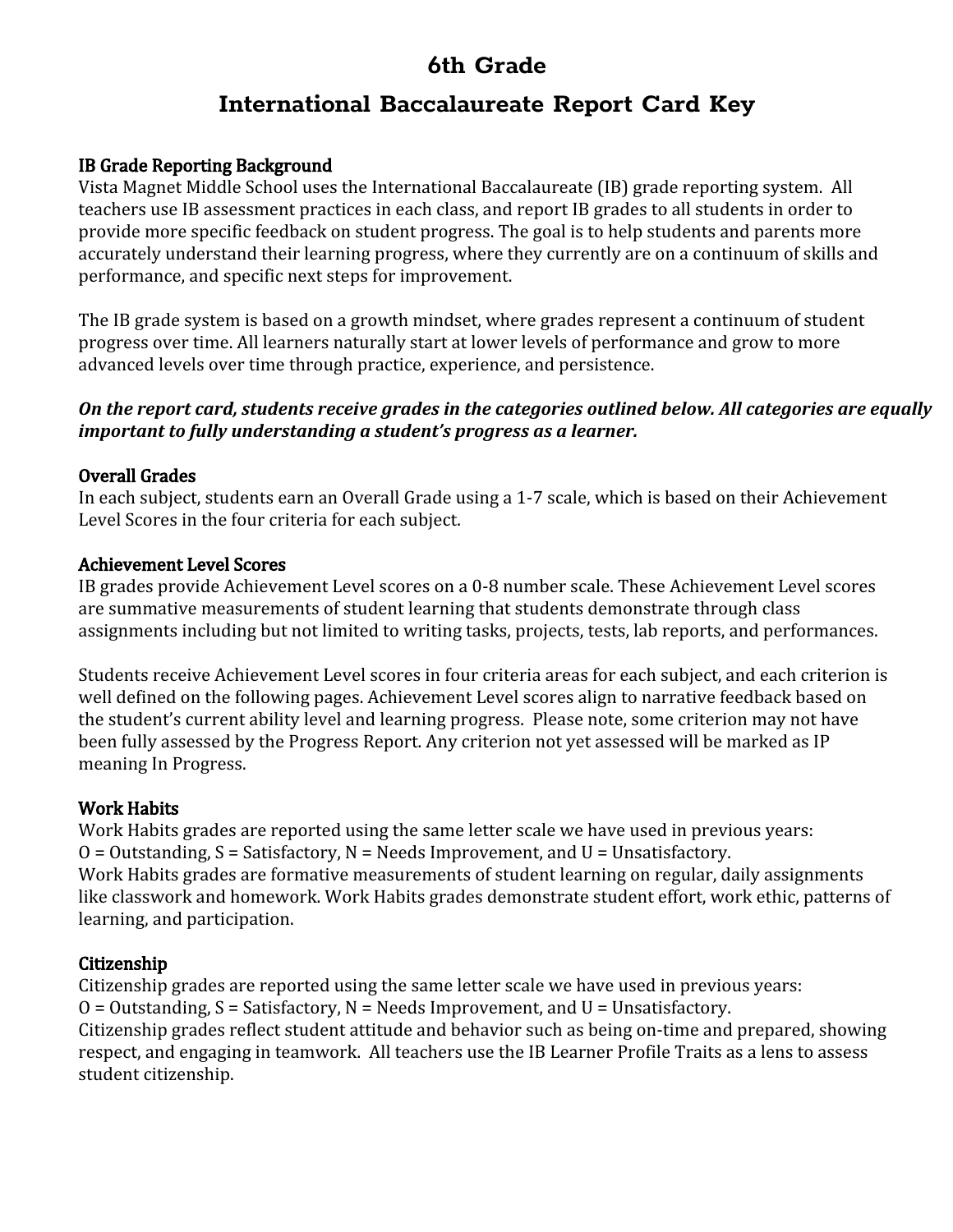### **International Baccalaureate Report Card Key**

### **Sciences**

### **IB Criteria**

#### **Criterion A: Knowing and Understanding**

Students will:

i. **outline** scientific knowledge

ii. **apply** scientific knowledge and understanding to solve problems set in familiar situations and suggest solutions to problems set in unfamiliar situations

iii. **interpret** information to make scientifically supported judgments.

#### **Criterion B: Inquiring and Designing**

Students will:

i. **outline** an appropriate problem or research question to be tested by a scientific investigation

ii. **outline** a testable prediction using scientific reasoning

iii. **outline** how to manipulate the variables, and outline how data will be collected

iv. **design** scientific investigations.

#### **Criterion C: Processing and Evaluating**

Students will:

i. **present** collected and transformed data

ii. **interpret** data and outline results using scientific reasoning

iii. **discuss** the validity of a prediction based on the outcome of the scientific investigation

iv. **discuss** the validity of the method

v. **describe** improvements or extensions to the method.

#### **Criterion D: Reflections on the Impact of Science**

Students will:

i. **summarize** the ways in which science is applied and used to address a specific problem or issue

ii. **describe** and **summarize** the various implications of using science and its application in solving a specific problem or issue

iii. **apply** scientific language effectively

iv. **document** the work of others and sources of information used.

### **IB Achievement Levels**

| <b>Achievement Level</b> | <b>Student Performance</b>                                                        |
|--------------------------|-----------------------------------------------------------------------------------|
| $7 - 8$                  | <b>Excellent</b>                                                                  |
| $5 - 6$                  | <b>Substantial</b>                                                                |
| $3 - 4$                  | Adequate                                                                          |
| $1 - 2$                  | Limited                                                                           |
| 0                        | The student <b>does not</b> reach a standard described by any of the descriptors. |

### **IB Science Glossary**

**Apply:** Use knowledge and understanding in response to a given situation or real circumstances. Use an idea, equation, principle, theory or law in relation to a given problem or issue.

**Describe**: Give a detailed account or picture of a situation, event, pattern or process.

**Design**: Produce a plan, simulation or model.

**Discuss**: Offer a considered and balanced review that includes a range of arguments, factors or hypotheses. Opinions or conclusions should be presented clearly and supported by appropriate evidence.

- **Document**: Credit sources of information used by referencing (or citing) following a recognized referencing system.
- **Interpret**: Use knowledge and understanding to recognize trends and draw conclusions from given information.

**Outline:** Give a brief account or summary.

**Present**: Offer for display, observation, examination or consideration.

**Summarize**: Abstract a general theme or major point(s).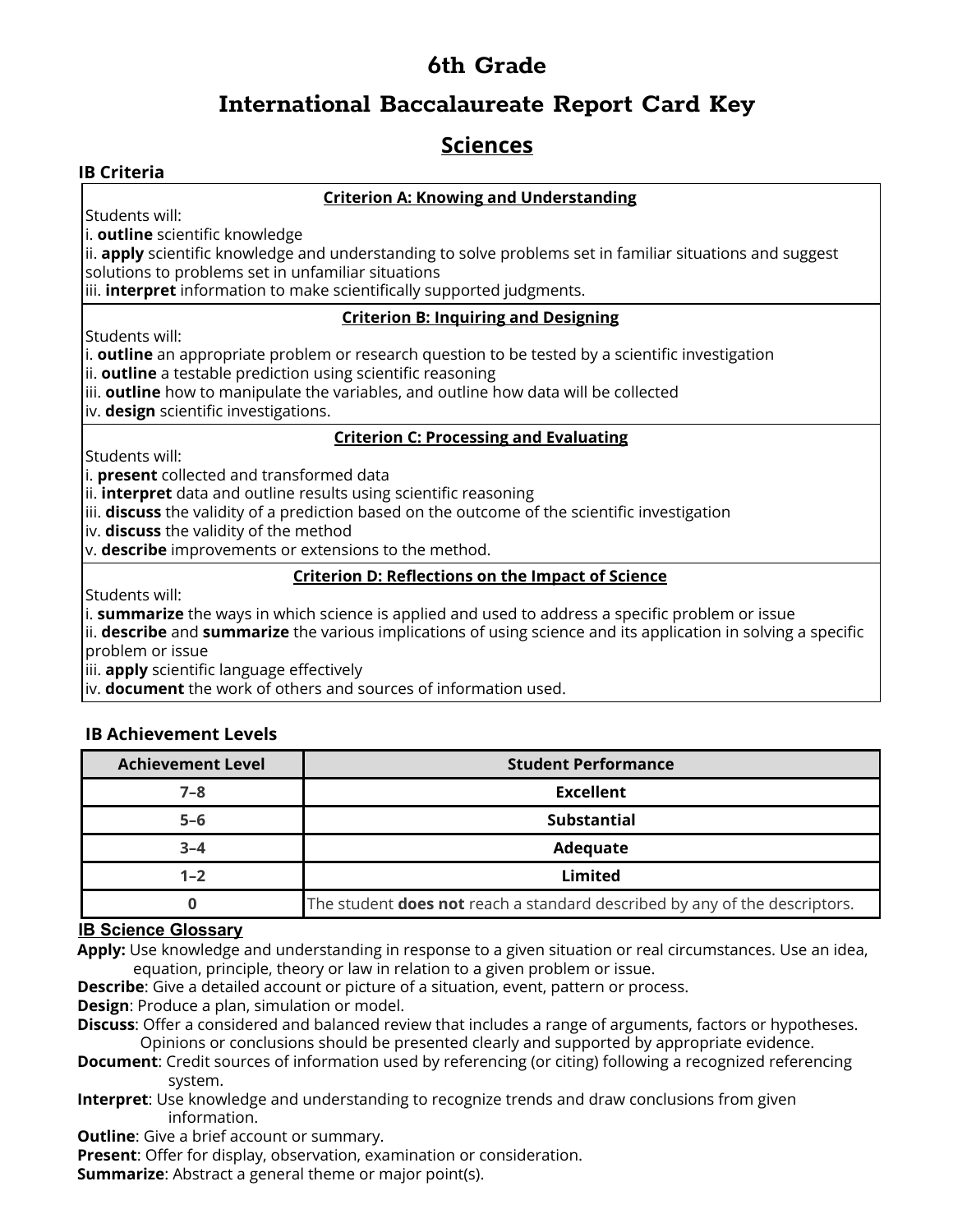## **International Baccalaureate Report Card Key**

# **Mathematics**

### **IB Criteria**

#### **Criterion A: Knowing and Understanding**

Students will:

i. **select** appropriate mathematics when solving problems in both familiar and unfamiliar situations ii. **apply** the selected mathematics successfully when solving problems

iii. **solve** problems correctly in a variety of contexts.

#### **Criterion B: Investigating Patterns**

Students will:

i. **apply** mathematical problem-solving techniques to recognize patterns

ii. **describe** patterns as relationships and/or general rules consistent with findings

iii. **verify** whether the pattern works for other examples.

### **Criterion C: Communicating**

Students will:

i. **use** appropriate mathematical language (notation, symbols and terminology) in both oral and written statements

ii. **use** different forms of mathematical representation to present information

iii. communicate coherent mathematical lines of reasoning

iv. **organize** information using a logical structure.

#### **Criterion D: Applying Mathematics in Real-Life Contexts**

Students will:

i. **identify** relevant elements of authentic real-life situations

ii. **select** appropriate mathematical strategies when solving authentic real-life situations

iii. **apply** the selected mathematical strategies successfully to reach a solution

iv. **explain** the degree of accuracy of a solution

v. **describe** whether a solution makes sense in the context of the authentic real-life situation.

### **IB Achievement Levels**

| <b>Achievement Level</b> | <b>Student Performance</b>                                                        |
|--------------------------|-----------------------------------------------------------------------------------|
| $7 - 8$                  | <b>Excellent</b>                                                                  |
| $5 - 6$                  | <b>Substantial</b>                                                                |
| $3 - 4$                  | Adequate                                                                          |
| $1 - 2$                  | Limited                                                                           |
|                          | The student <b>does not</b> reach a standard described by any of the descriptors. |

### **IB Science Glossary**

**Apply:** Use knowledge and understanding in response to a given situation or real circumstances. Use an idea, equation, principle, theory or law in relation to a given problem or issue.

**Describe:** Give a detailed account or picture of a situation, event, pattern or process.

**Explain:** Give a detailed account including reasons or causes. (See also "Justify".)

**Identify** Provide an answer from a number of possibilities. Recognize and state briefly a distinguishing fact or feature.

**Organize:** Put ideas and information into a proper or systematic order.

**Select:** Choose from a list or group.

**Solve:** Obtain the answer(s) using algebraic and/or numerical and/or graphical methods.

**Use:** Apply knowledge or rules to put theory into practice. (See also "Apply".)

**Verify:** Provide evidence that validates the result.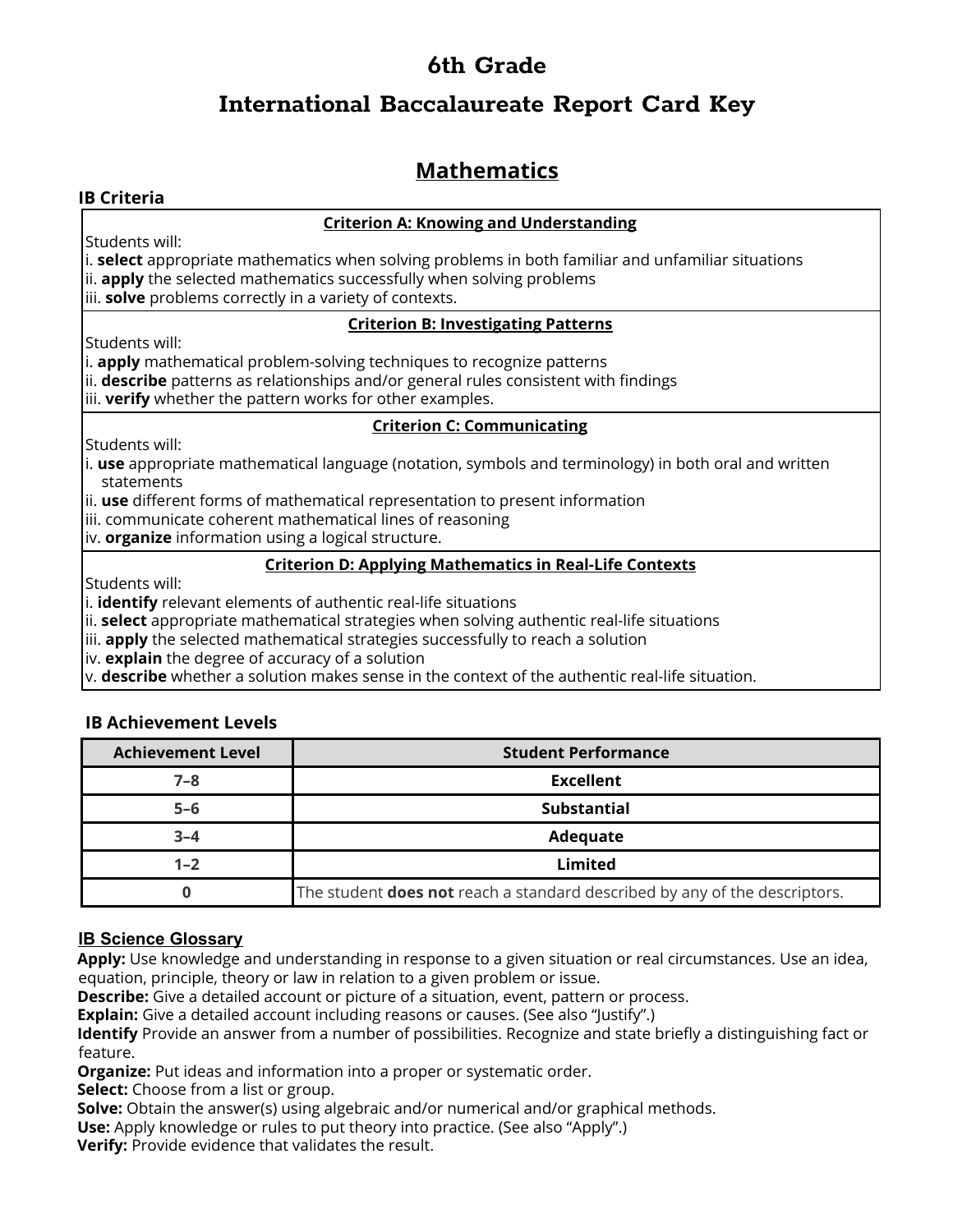## **International Baccalaureate Report Card Key**

## **Language & Literature**

#### **IB Criteria**

#### **Criterion A: Analyzing**

Students will:

i. **identify** and **comment** upon significant aspects of texts

ii. **identify** and **comment** upon the creator's choices

iii. **justify** opinions and ideas, using examples, explanations and terminology

iv. **identify** similarities and differences in features within and between texts.

#### **Criterion B: Organizing**

Students will:

i. employ organizational structures that serve the context and intention

ii. **organize** opinions and ideas in a logical manner

iii. **use** referencing and formatting tools to **create** a presentation style suitable to the context and intention.

#### **Criterion C: Producing Text**

Students will:

i. produce texts that demonstrate thought and imagination while **exploring** new perspectives and ideas arising from personal engagement with the creative process

ii. make stylistic choices in terms of linguistic, literary and visual devices, demonstrating awareness of impact on an audience

iii. **select** relevant details and examples to support ideas

#### **Criterion D: Using Language**

Students will:

i. **use** appropriate and varied vocabulary, sentence structures and forms of expression

ii. write and speak in an appropriate register and style

iii. **use** correct grammar, syntax and punctuation

iv. spell (alphabetic languages), write (character languages) and pronounce with accuracy

v. **use** appropriate non-verbal communication techniques

#### **IB Achievement Levels**

| <b>Achievement Level</b> | <b>Student Performance</b>                                                        |
|--------------------------|-----------------------------------------------------------------------------------|
| $7 - 8$                  | <b>Excellent</b>                                                                  |
| $5 - 6$                  | <b>Substantial</b>                                                                |
| $3 - 4$                  | Adequate                                                                          |
| $1 - 2$                  | Limited                                                                           |
|                          | The student <b>does not</b> reach a standard described by any of the descriptors. |

#### **IB Language & Literature Glossary**

**Comment**: Give a judgment based on a given statement or result of a calculation.

**Create:** Evolve from one's own thought or imagination, as a work or an invention.

**Explore:** Undertake a systematic process of discovery.

**Identify:** Provide an answer from a number of possibilities. Recognize and state briefly a distinguishing fact or feature.

**Justify:** Give valid reasons or evidence to support an answer or conclusion.

**Organize:** Put ideas and information into a proper or systematic order; give structure to a text.

**Select:** Choose from a list or group.

**Use:** Apply knowledge or rules to put theory into practice.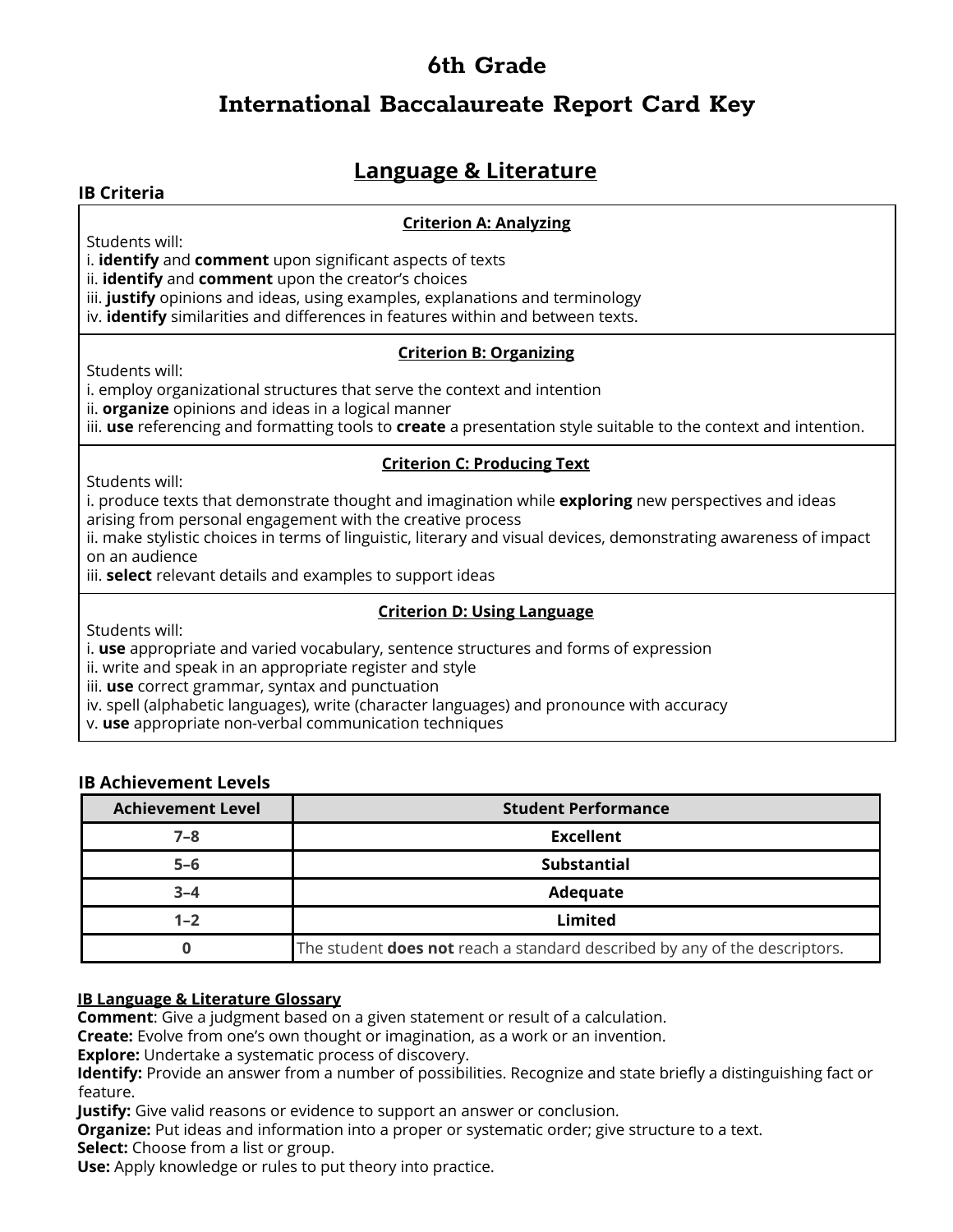## **International Baccalaureate Report Card Key**

# **Individuals & Societies**

#### **IB Criteria**

#### **Criterion A: Knowing and Understanding**

Students will:

i. **use** vocabulary in context

ii. **demonstrate** knowledge and understanding of subject-specific content and concepts, using descriptions, explanations and examples.

#### **Criterion B: Investigating**

Students will:

i. **explain** the choice of a research question

ii. follow an action plan to explore a research question

iii. collect and record relevant information consistent with the research question

iv. reflect on the process and results of the investigation.

#### **Criterion C: Communicating**

Students will:

i. communicate information and ideas with clarity

ii. organize information and ideas effectively for the task

iii. list sources of information in a way that follows the task instructions.

#### **Criterion D: Thinking Critically**

Students will:

i. **identify** the main points of ideas, events, visual representation or arguments

ii. **use** information to justify an opinion

iii. **identify** and analyze a range of sources/data in terms of origin and purpose

iv. **identify** different views and their implications.

### **IB Achievement Levels**

| <b>Achievement Level</b> | <b>Student Performance</b>                                                        |
|--------------------------|-----------------------------------------------------------------------------------|
| $7 - 8$                  | <b>Excellent</b>                                                                  |
| $5 - 6$                  | <b>Substantial</b>                                                                |
| $3 - 4$                  | Adequate                                                                          |
| $1 - 2$                  | Limited                                                                           |
|                          | The student <b>does not</b> reach a standard described by any of the descriptors. |

#### **IB Individuals & Societies Glossary**

**Analyze:** Break down in order to bring out the essential elements or structure. (To identify

parts and relationships, and to interpret information to reach conclusions.)

**Demonstrate:** Make clear by reasoning or evidence, illustrating with examples or practical application.

**Explain:** Give a detailed account including reasons or causes.

**Identify:** Provide an answer from a number of possibilities. Recognize and state briefly a distinguishing fact or feature.

**Use:** Apply knowledge or rules to put theory into practice.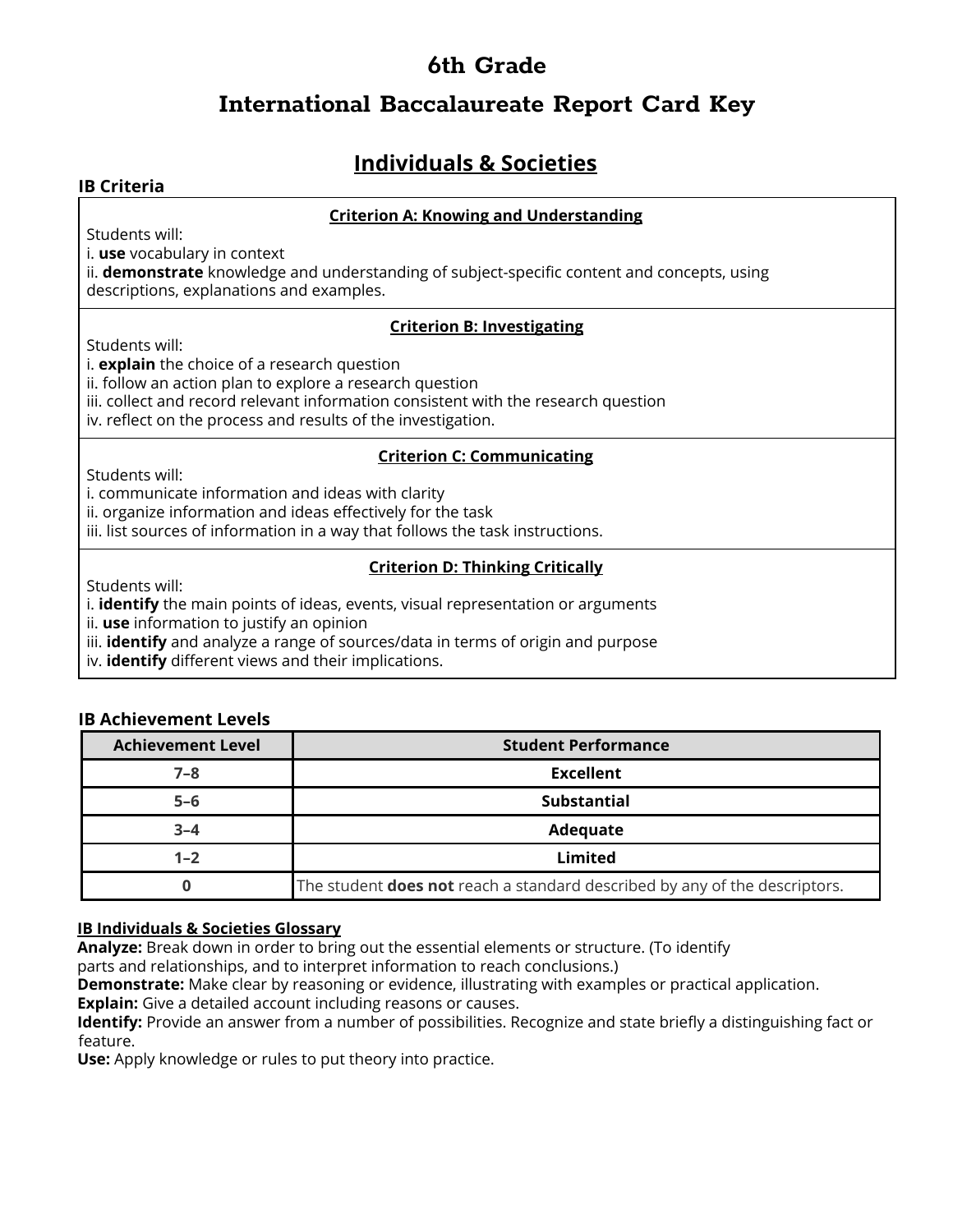# **International Baccalaureate Report Card Key**

# **Physical Education and Health**

### **IB Criteria**

#### **Criterion A: Knowing and Understanding**

Students will:

i. **outline** physical and health education-related factual, procedural and conceptual knowledge ii. **identify** physical and health education knowledge to describe issues and solve problems set in familiar and unfamiliar situations

iii. **apply** physical and health terminology to communicate understanding.

#### **Criterion B: Planning for Performance**

Students will:

i. **construct** and **outline** a plan for improving health or physical activity ii. **describe** the effectiveness of a plan based on the outcome.

#### **Criterion C: Applying and Performing**

Students will:

i. **recall** and **apply** a range of skills and techniques

ii. **recall** and **apply** a range of strategies and movement concepts

iii. **recall** and **apply** information to perform effectively.

#### **Criterion D: Reflecting and Improving Performance**

Students will:

i. **identify** and **demonstrate** strategies to enhance interpersonal skills

ii. **identify** goals and **apply** strategies to enhance performance

iii. **describe** and **summarize** performance.

#### **IB Achievement Levels**

| <b>Achievement Level</b> | <b>Student Performance</b>                                                        |
|--------------------------|-----------------------------------------------------------------------------------|
| $7 - 8$                  | <b>Excellent</b>                                                                  |
| $5 - 6$                  | <b>Substantial</b>                                                                |
| $3 - 4$                  | Adequate                                                                          |
| $1 - 2$                  | Limited                                                                           |
|                          | The student <b>does not</b> reach a standard described by any of the descriptors. |

#### **IB Physical Education and Health Glossary**

**Apply:** Use an idea, equations, principle, theory or law in relation to a given problem or issue.

**Construct:** Display information in a diagrammatic or logical form.

**Demonstrate:** Make clear by reasoning or evidence, illustrating with examples or practical application.

**Describe:** Give a detailed account or picture of a situation, event, pattern or process.

**Identify:** Provide an answer from a number of possibilities. Recognize and state briefly a distinguishing fact or feature.

**Outline:** Give a brief account or summary.

**Recall:** Remember or recognize from prior learning experiences.

**Summarize:** Abstract a general theme or major point(s).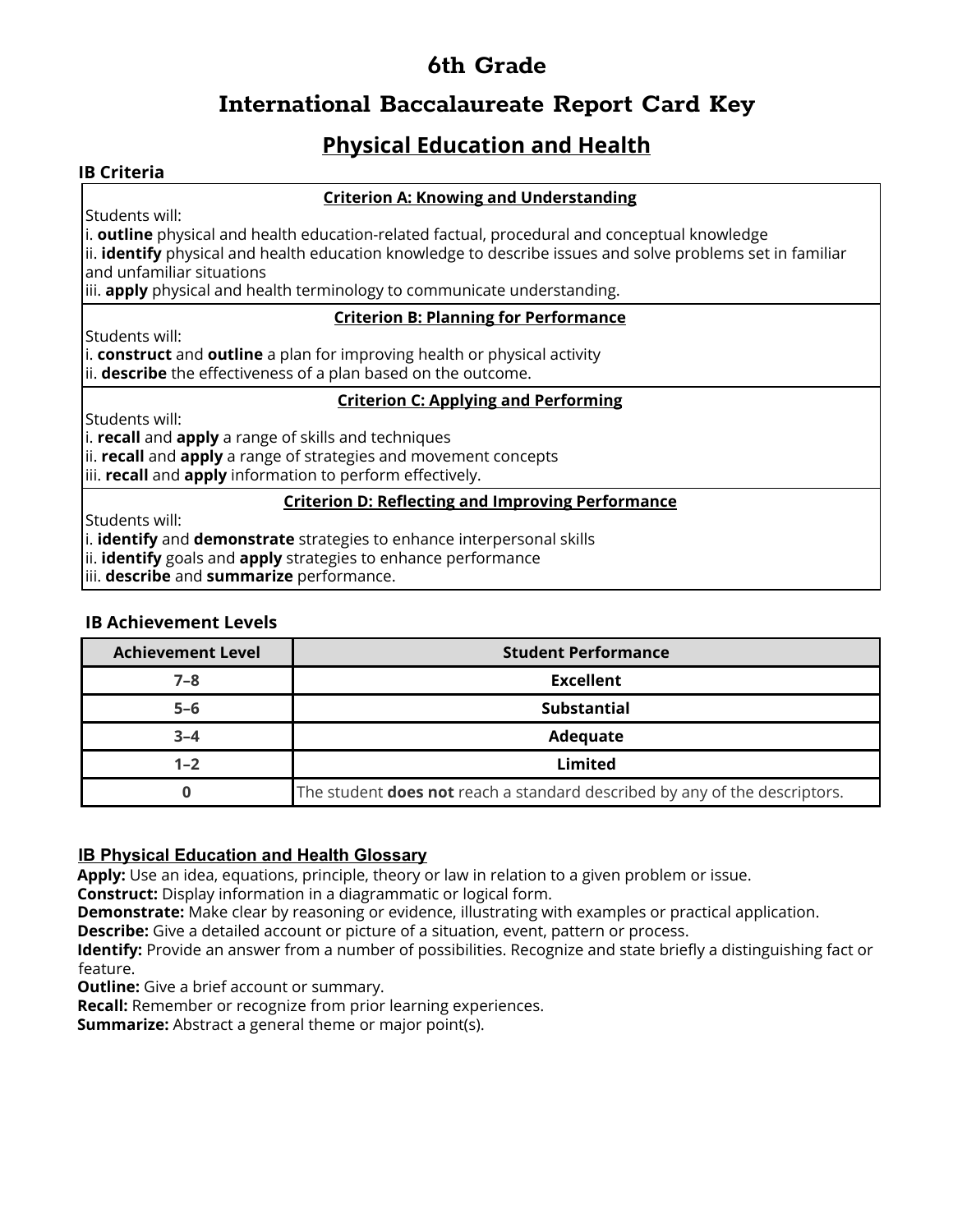## **International Baccalaureate Report Card Key**

### **Arts**

### **IB Criteria**

#### **Criterion A: Knowing and Understanding**

Students will:

i. **demonstrate** awareness of the art form studied, including the **use** of appropriate language ii. **demonstrate** awareness of the relationship between the art form and its context

iii. **demonstrate** awareness of the links between the knowledge acquired and artwork created.

#### **Criterion B: Developing Skills**

Students will:

i. **demonstrate** the acquisition and development of the skills and techniques of the art form studied ii. **demonstrate** the application of skills and techniques to create, perform and/or present art.

#### **Criterion C: Thinking Creatively**

Students will:

i. **identify** an artistic intention

ii. **identify** alternatives and perspectives

iii. **demonstrate** the exploration of ideas.

#### **Criterion D: Responding**

Students will:

i. **identify** connections between art forms, art and context, or art and prior learning

ii. recognize that the world contains inspiration or influence for art

iii. **evaluate** certain elements or principles of artwork.

#### **IB Achievement Levels**

| <b>Achievement Level</b> | <b>Student Performance</b>                                                        |
|--------------------------|-----------------------------------------------------------------------------------|
| $7 - 8$                  | <b>Excellent</b>                                                                  |
| $5 - 6$                  | <b>Substantial</b>                                                                |
| $3 - 4$                  | Adequate                                                                          |
| $1 - 2$                  | Limited                                                                           |
|                          | The student <b>does not</b> reach a standard described by any of the descriptors. |

#### **IB Arts Glossary**

**Demonstrate:** Make clear by reasoning or evidence, illustrating with examples or practical application.

**Evaluate:** Make an appraisal by weighing up the strengths and limitations.

**Identify:** Provide an answer from a number of possibilities. Recognize and state briefly a distinguishing fact or feature.

**Use:** Apply knowledge or rules to put theory into practice.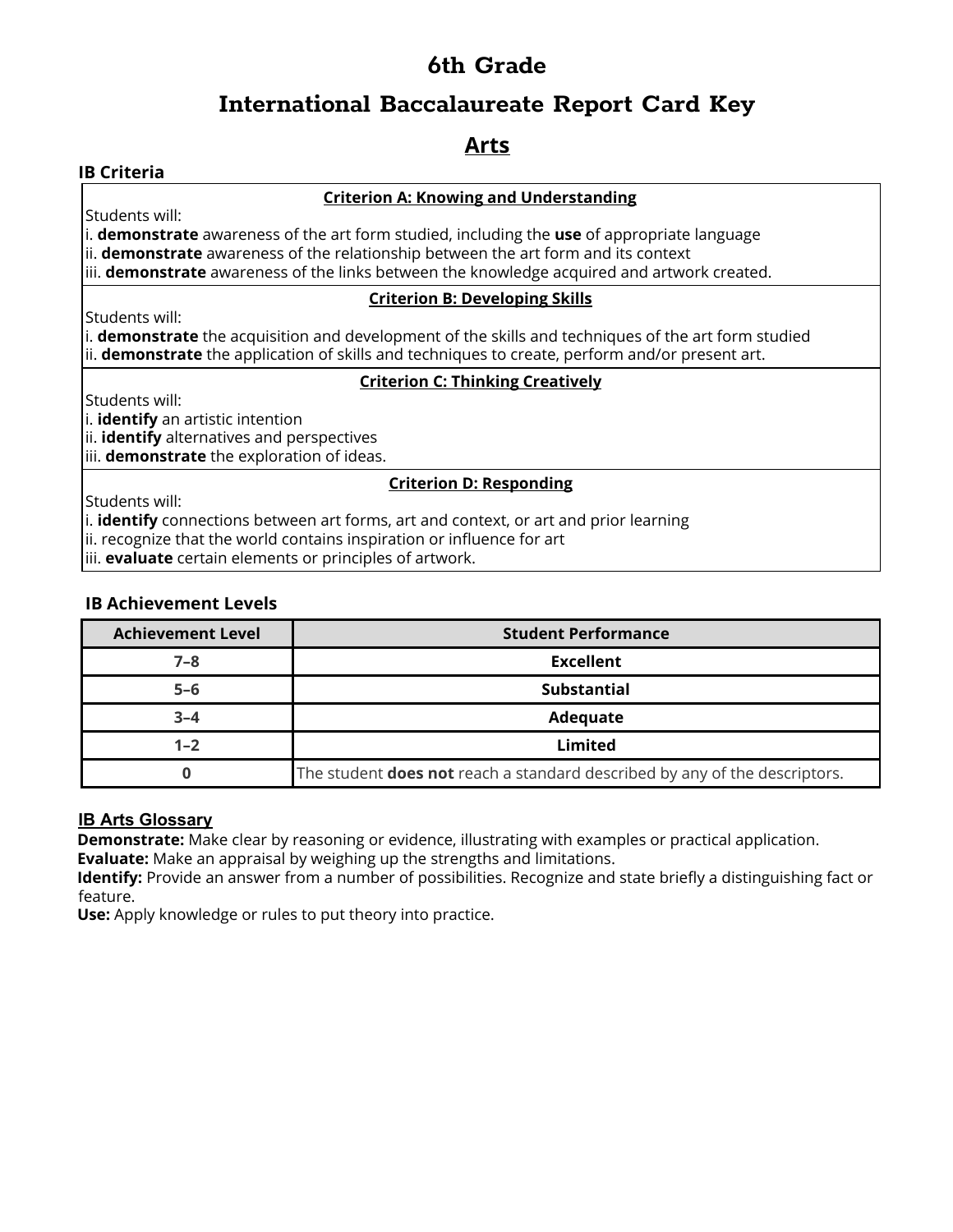### **International Baccalaureate Report Card Key**

### **Language Acquisition - Phase 1**

#### **IB Criteria**

#### **Criterion A: Comprehending Spoken and Visual Text**

Students will:

i. **identify** basic facts, messages, main ideas and supporting details

ii. recognize basic conventions

iii. engage with the spoken and visual text by **identifying** ideas, opinions and attitudes and by making a personal response to the text.

#### **Criterion B: Comprehending Written and Visual Text**

Students will:

i. **identify** basic facts, messages, main ideas and supporting details

ii. recognize basic aspects of format and style, and author's purpose for writing

iii. engage with the written and visual text by identifying ideas, opinions and attitudes and by making a personal response to the text.

#### **Criterion C: Communicating in Response to Spoken and/or Written and/or Visual Text**

Students will:

i. respond appropriately to simple short phrases

ii. interact in simple and rehearsed exchanges, using verbal and non-verbal language

iii. **use** basic phrases to communicate ideas, feelings and information on a variety of aspects of everyday topics

iv. communicate with a sense of audience.

#### **Criterion D: Using Language in Spoken and/or Written Form**

Students will:

i. write and/or speak using a basic range of vocabulary, grammatical structures and conventions; when speaking, **use** clear pronunciation and intonation

ii. **organize** information and ideas and **use** a range of basic cohesive devices

iii. **use** language to suit the context.

### **IB Achievement Levels**

| <b>Achievement Level</b> | <b>Student Performance</b>                                                        |
|--------------------------|-----------------------------------------------------------------------------------|
| $7 - 8$                  | <b>Excellent</b>                                                                  |
| $5 - 6$                  | <b>Substantial</b>                                                                |
| $3 - 4$                  | Adequate                                                                          |
| $1 - 2$                  | Limited                                                                           |
|                          | The student <b>does not</b> reach a standard described by any of the descriptors. |

#### **IB Language Acquisition Glossary**

**Identify:** Provide an answer from a number of possibilities. Recognize and state briefly a distinguishing fact or feature.

**Organize:** Put ideas and information into a proper or systematic order; give structure to a text. **Use:** Apply knowledge or rules to put theory into practice.